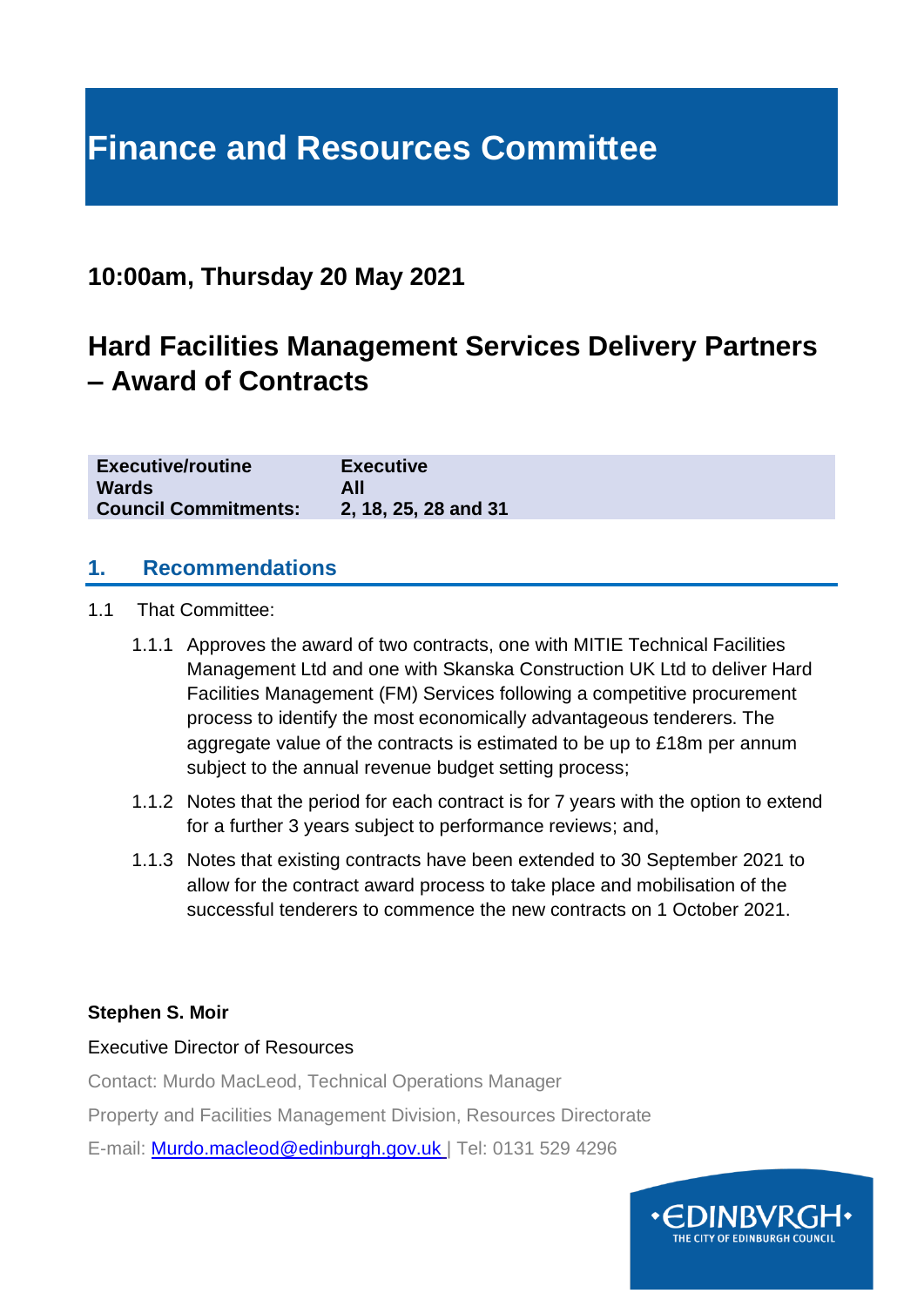**Report**

## **Hard Facilities Management Services Delivery Partners – Award of Contracts**

#### **2. Executive Summary**

2.1 Following the outcome of a procurement process to identify the most economically advantageous tenderers, this report seeks approval to award contracts for the delivery of Hard Facilities Management Services to each of MITIE Technical Facilities Management Ltd and Skanska Construction UK Ltd for a total aggregate value of up to £18m per annum, subject to the annual revenue budget setting process for the Council. The contracts are for a period of 7 years with the option to extend for a further 3 years subject to satisfactory performance reviews.

#### **3. Background**

- 3.1 The Council has over 660 operational buildings and other non-operational assets such as statues and monuments etc across the estate covering approximately 670,000m2. Each building and site have an ongoing requirement for Hard Facilities Management (FM) Services.
- 3.2 Hard FM Services is the collective term for repairs and maintenance which consists of:
	- **Statutory inspections and certifications** the mandatory inspections and maintenance of equipment to ensure legal compliance. For example, gas safety tests for boilers, cookers etc, fire alarm, fire suppression and emergency lighting, lifts and escalators, PAT, fixed wire tests etc;
	- **Reactive Repairs** the repair or replacement of items when defective. Predominantly health and safety, wind and watertight or service provision requirements including structural concerns, leaking roofs, broken windows, defective heating etc; and
	- **Planned Preventative Maintenance (PPM)** a programme to proactively inspect and maintain assets including clearing gutters and drainage systems, maintain windows, roofs, flooring, electrical and mechanical equipment etc. to prolong the asset lifecycle, maintain best performance and reduce risk.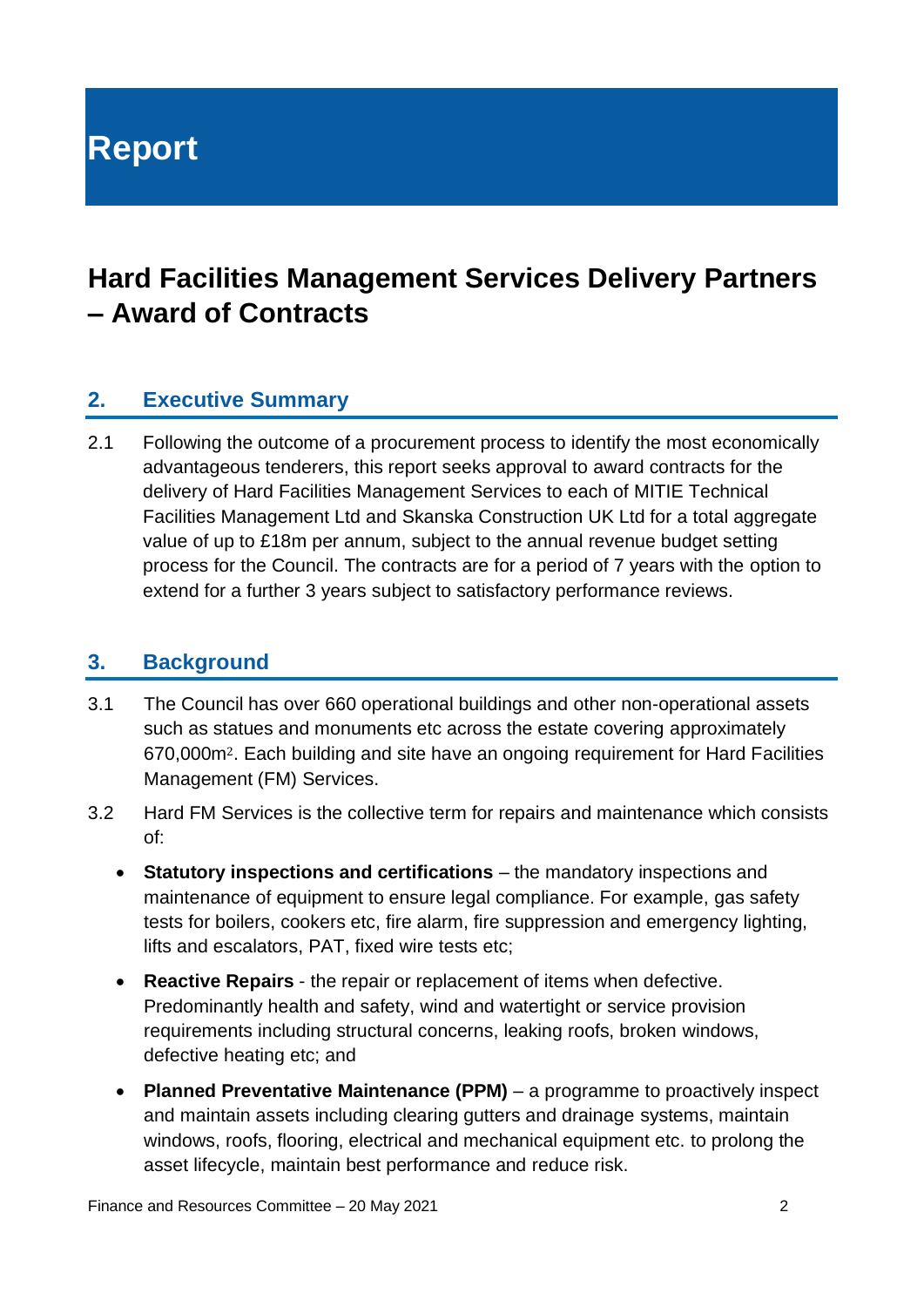- 3.3 The Hard FM Services requirements are currently delivered via a range of external contractors which was subject to competitive tender in 2013 and split into individual trade disciplines (Lots).
- 3.4 In 2018, the Property and Facilities Management Division (P&FM), in conjunction with Commercial and Procurement Services (CPS) Team, commenced a procurement process to transform the delivery of the service provision into a more streamlined, proactive and planned approach to be delivered by two principal Hard FM partners.
- 3.5 The re-procurement of the service was highly complex and required a significant volume of market engagement, stakeholder and end user consultation, scope and price modelling, contract drafting, data gathering, and analysis to ensure the creation of the most efficient and effective contract which meets the needs of the Council and also secures and demonstrates Best Value.
- 3.6 The existing contractors are currently contracted under an approved waiver to the Council's Contract Standing Orders which is due to expire, on 30 September 2021, when it is expected that the new contracts will be in place, and mobilisation of the new contracts commenced.

#### **4. Main report**

- 4.1 The Council's strategy to streamline to a more strategic procurement model will reduce provision of works and services to two principal Hard FM contractors based on current best industry practice, effective performance management and monitoring to enable the key maintenance strategy objectives of having a property estate of the following qualities:
	- Well maintained, wind and watertight (through planned preventative maintenance with required reactive repairs);
	- Safe, accessible, and compliant with statutory legislation make safety of building users the top priority;
	- Maintains and enhances asset values and protects capital investment delivered through the Asset Management Works Programme;
	- Delivers value for public funding;
	- Optimises maintenance and lifecycle spend;
	- Produces and maintains effective records and performance management/quality assurance information; and,
	- Enhances the Council's reputation as a leader in Hard FM services/ effective maintenance of core operational stock.
- 4.2 Through incorporation of industry best practice, the contracts will utilise SFG20 scheduling (maintenance tasks) and the NEC4 Term Service Contract (flexibility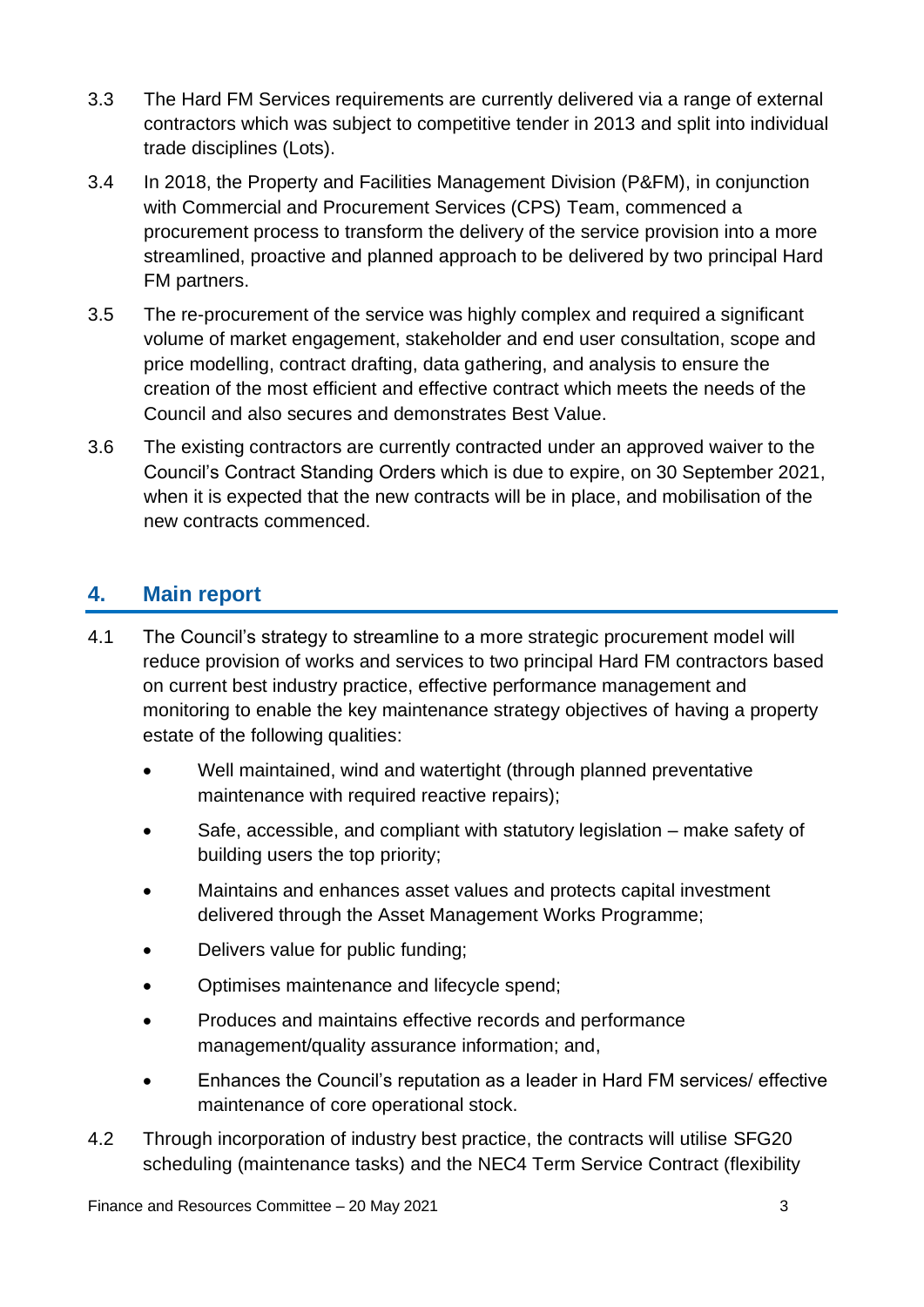and clarity) to promote collaboration, high quality service delivery, key performance and contract management and use of technology to transform the delivery of the services to meet the objectives above and the following procurement objectives:

- Contract management efficiencies by reduction to two principal contractors, enabling more effective performance management and monitoring;
- Collaborating and incentivising of the two principal contractors;
- Reduction in the number of reactive calls to the Help Desk;
- Reduction in the number of reported 'near misses';
- Improved performance management of response and rectification times:
- Strong community benefits/economic development opportunities created through apprenticeships and involvement of local SMEs; and,
- Improved sustainable working practices to be adopted by the contractors through use of reduced or more sustainable means of travel between work sites and the recycling of materials.
- 4.3 On 5 June 2019, a Prior Information Notice was published in the Official Journal of the European Union (OJEU) inviting interested Hard FM services providers to note interest and complete a questionnaire. The questionnaire secured responses in relation to market experience; capacity and available resources; innovation and technology; their views on comprehensive limits and performance management. Opinions and comment on the procurement process; route to market; award criteria; and term of contract were also requested.
- 4.4 This engagement confirmed that the Council's strategy was achievable and deliverable while cementing the decision-making process in relation to the form of contract which was to be utilised and the pricing strategy. As part of this engagement process, the Council also engaged with the incumbent contractors to ensure open communication in relation to the change in service delivery model and options in relation to the Transfer of Undertaking (Protection of Employment) Regulations 2006, also known as TUPE.
- 4.5 On conclusion of the market engagement, a Contract Notice was placed in the OJEU, on 7 October 2019, inviting those interested to submit a European Single Procurement Document (ESPD) to assess the tenderers' financial capacity, business probity, capacity, experience and organisational policies for fair work and environmental practices.
- 4.6 On 8 November 2019, 14 tenderers submitted an ESPD and following evaluation, seven contractors were invited to tender. The award criteria were outlined as 60% quality:40% price. This criterion was identified as the most appropriate due to the need for tenderers to provide the highest quality service at the most economical price.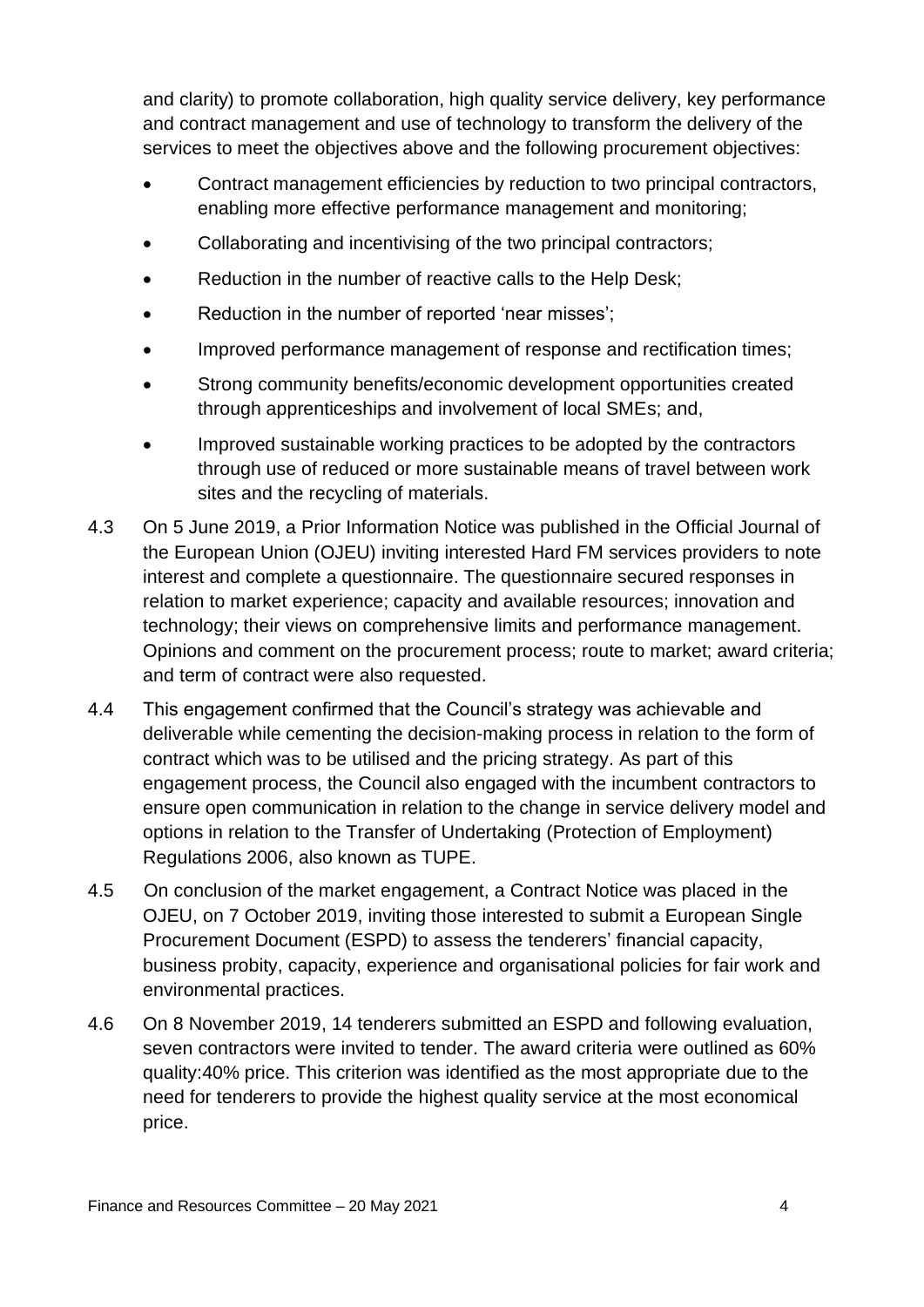- 4.7 Progress was hindered by the impact of the Covid pandemic, however, the Invitation to Tender was issued on 9 October 2020 and consisted of:
	- A compilation of over 195,000 assets which were logged for scoping, pricing and monitoring purposes;
	- Assessment of the end to end process from works order to payment to identify operational improvements;
	- Validated asset information and property portfolio information for the operational estate;
	- A detailed and comprehensive service scope including mandatory community benefits and sustainability requirements;
	- SFG20 maintenance schedules; these are industry recognised best practice standards and were adapted to suit the Council's diverse estate;
	- Comprehensive information modelling and processes; and,
	- Key Performance Indicators with service credits to manage non-performance.
- 4.8 During the tender period, the tenderers participated in a 'Meet the Bidder' event webinar and several online meetings with potential sub-contractors to promote inclusion for SMEs and local suppliers into their supply chain for this specific opportunity. This event was managed in conjunction with the Supplier Development Programme and very positive feedback was received.
- 4.9 On 12 February 2021, all seven shortlisted tenderers returned their tender proposals. The first part of the process was for the evaluation panel to score the tenderers' quality submissions to a number of qualitative award criteria which is contained within Appendix 1. The tenderers also delivered their response to one element of the award criteria at a presentation to the evaluation panel which was also scored.
- 4.10 The quality analysis was scored using a 0 to 10 matrix. Following completion of the quality analysis, tenderers that passed the minimum threshold of 60% of the available quality marks and achieved a pre-set minimum score of 5 or above for each element were then subject to cost analysis. Two tenderers who did not meet these pre-set quality thresholds were rejected from the process at this point.
- 4.11 The 40% price was sub divided across the following financial elements: mobilisation; fixed cost for delivery of statutory compliance and planned preventative maintenance; a series of labour rates and mark up on materials; plant and out of hours working. There was also an opportunity for tenderers to submit profits and overheads percentages for future capital works projects should this be required by the Council during the duration of the contract.
- 4.12 All evaluated elements were combined to identify the two most economically advantageous tenderers. The tender outcome is detailed in the following table: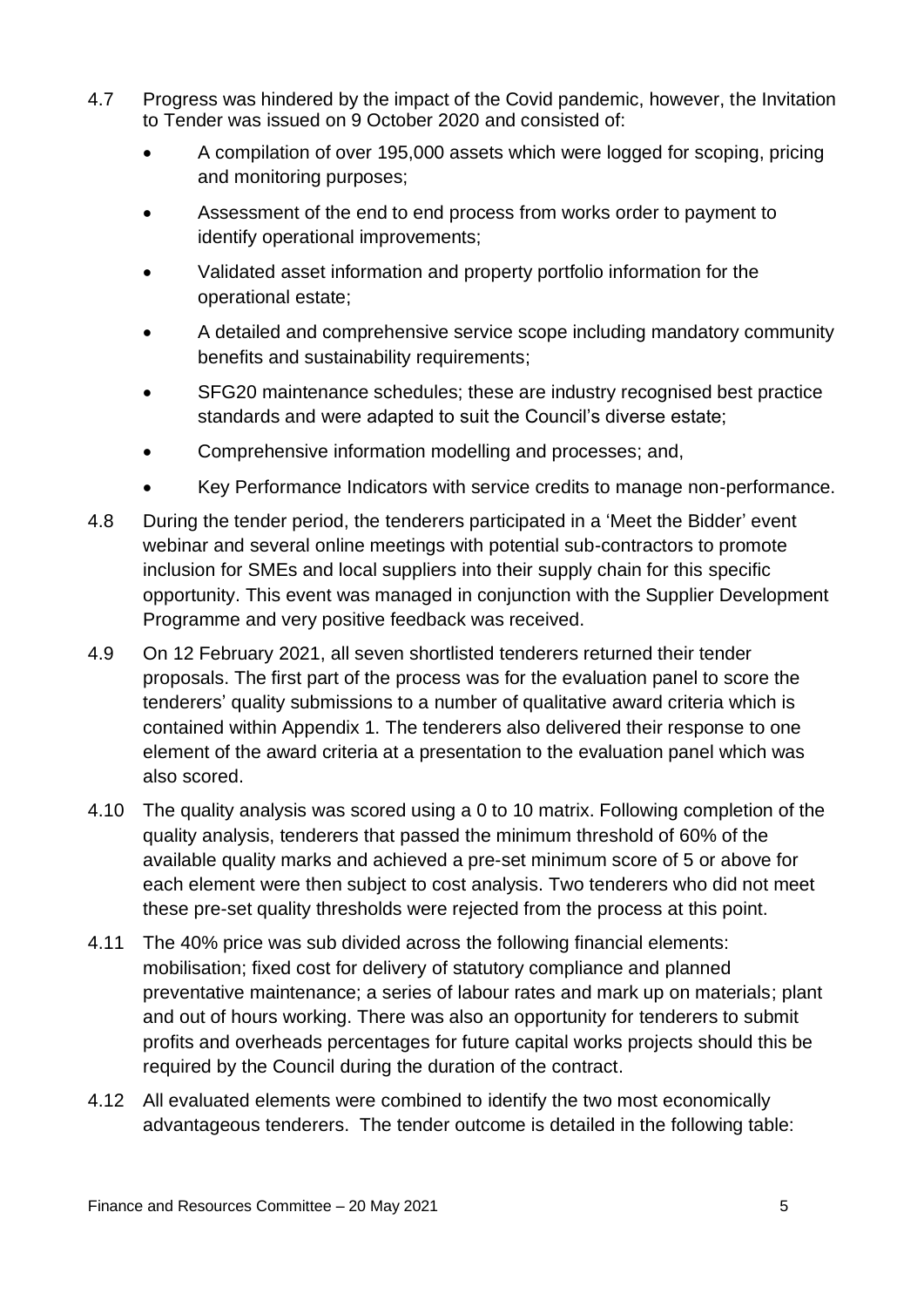| <b>Tenderer</b> | <b>Cost Score</b> | <b>Quality Score</b> | Overall<br><b>Tender</b><br><b>Score</b> | <b>Overall Rank</b> |
|-----------------|-------------------|----------------------|------------------------------------------|---------------------|
| <b>Mitie</b>    | 40.00             | 46.05                | 86.05                                    | 1                   |
| <b>Skanska</b>  | 34.97             | 44.40                | 79.37                                    | $\mathbf{2}$        |
| Bidder 3        | 29.82             | 43.80                | 73.62                                    | 3                   |
| Bidder 4        | 25.14             | 45.60                | 70.74                                    | 4                   |
| Bidder 5        | 25.62             | 42.45                | 68.07                                    | 5                   |
| Bidder 6        | 0.00              | 36.30                | 36.30                                    | 6                   |
| Bidder 7        | 0.00              | 35.40                | 35.40                                    | 7                   |

- 4.13 Where organisations have a "0.00" score for price this is due to their quality bid failing to achieve the pre-set quality thresholds. Organisations failing to achieve the thresholds were not considered further for appointment and their price proposal was not reviewed.
- 4.14 As identified above, the tenderers who have submitted the most economically advantageous tenders are Mitie and Skanska and are therefore recommended for appointment.

#### **5. Next Steps**

- 5.1 Subject to approval of the recommendations in this report, the Council will commence a 10-day standstill period.
- 5.2 Subject to successful completion of the standstill period, the Council will award a contract to each of Mitie and Skanska, which will commence with a mobilisation period to start on 1 July 2021 for a planned period of 3 months.
- 5.3 The mobilisation period will consist of activities such as asset verification; Computer Aided Facilities Management (CAFM) integration; agreement of first year statutory compliance and planned preventative maintenance plan; stakeholder communications and engagement plan; onboarding of contract delivery team including sub-contractors and TUPE; and process and procedure implementation.
- 5.4 At the end of the mobilisation period, the successful contractors will commence full contract delivery on 1 October 2021.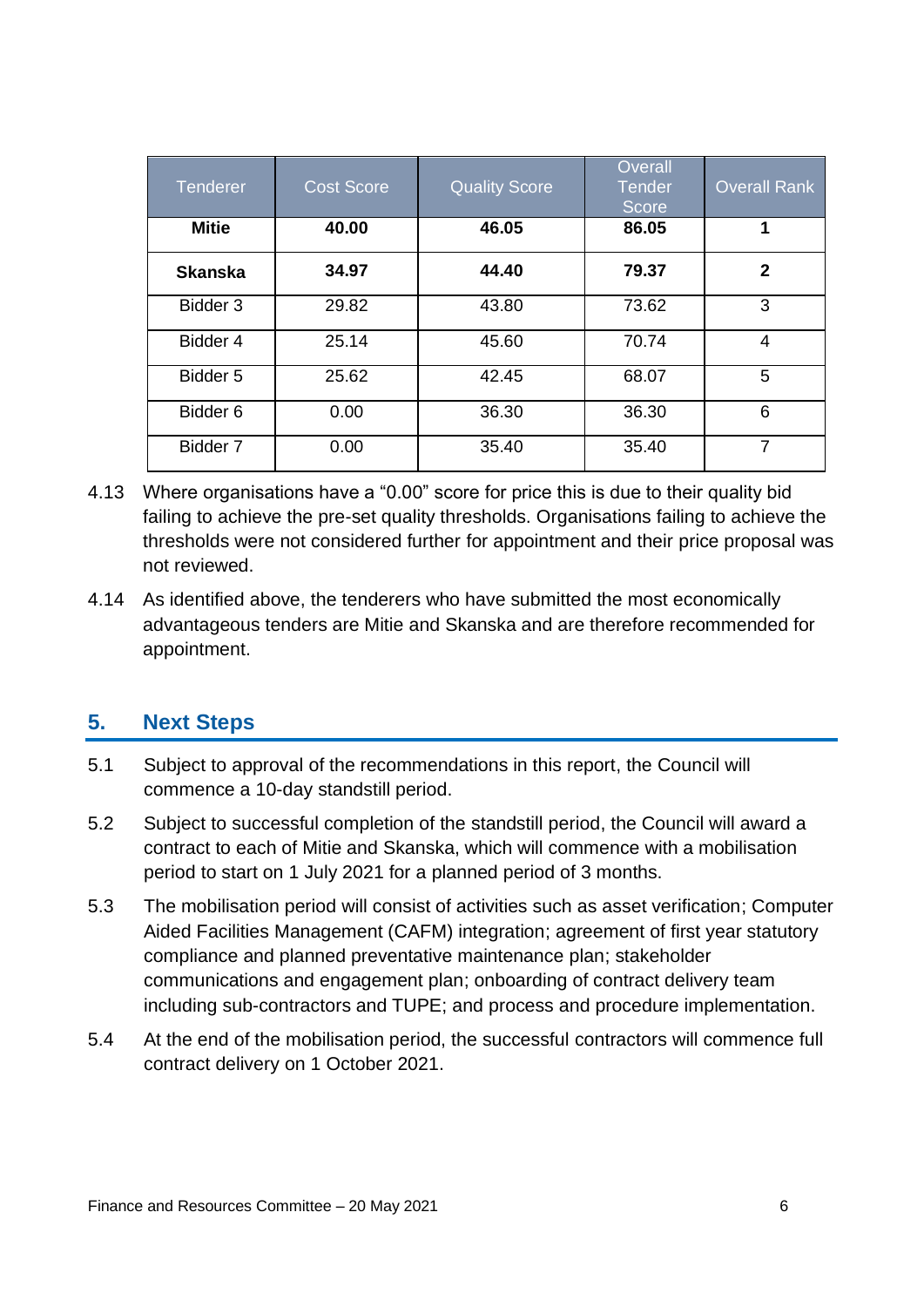#### **6. Financial impact**

- 6.1 The estimated aggregate contract value of up to £18m per annum consists of costs for delivery of statutory compliance and planned preventative maintenance and all required reactive maintenance to ensure the Council's estate is in a suitable condition to deliver frontline services.
- 6.2 The costs submitted by the successful tenderers have been assessed as securing Best Value to the Council and achieved efficiencies which will allow the allocated annual budget to deliver more for the same cost. It is expected that there will be a lower percentage saving at the outset of the contracts but will increase to up to a 20% efficiency as the service delivery is transformed in line with the contract scope and requirements. The efficiencies will be tracked and monitored by Corporate Finance on an annual basis.
- 6.3 The cost of the procurement exercise is estimated to be in the region of £200,000 which is inclusive of all internal and external technical resources and legal costs.

#### **7. Stakeholder/Community Impact**

- 7.1 The Project Team have conducted significant consultation and collaboration to ensure excellent benefits in relation to sustainability and impact on the City of Edinburgh including:
	- working in collaboration with Sustainable Procurement Scotland to devise a specification focussed on a low carbon approach to delivery including a focus on circular economy, low/zero carbon transport methods and recycling – the tenderers have both committed to a fully electric fleet of vehicles for this contract by 2023 with 50% by day 1 of the contract commencement;
	- securing a commitment from both tenderers to sign up to the Council's Construction Charter which focuses on fair payment, training, ethical employment practices and high standards of Health and Safety;
	- securing a commitment from both tenderers for all parties engaged on the contract to be paid the real Living Wage;
	- securing community benefits which include the establishment of a Skills Academy focussed on providing training, apprenticeships and employment opportunities for long term unemployed – the tenderers have committed to 40 apprenticeships, 40 skills campaigns and 80 work experience placements across the lifetime of the contract. There will also be a £15,000 per annum fund for community sponsorship;
	- Improvement to processes and procedures to ensure a more enhanced customer experience for building users through improved technology and communication;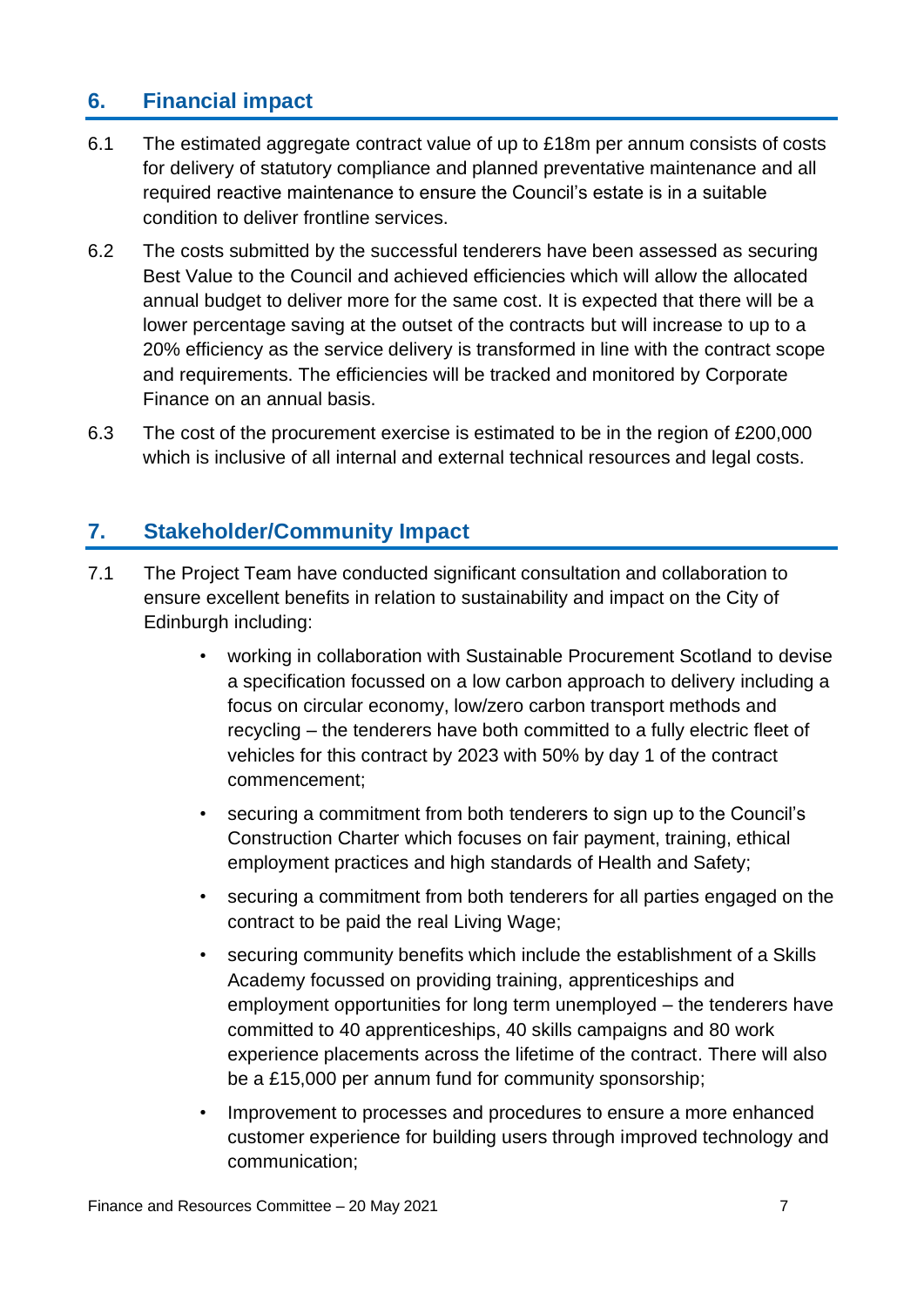- Securing commitment from both tenderers to support Small to Medium Enterprises (SMEs) which includes conditions within the contract for an 85% minimum spend with SMEs within a 10-mile radius of the property and regular 'Meet the Bidder' events. The tenderers have also committed to the use of three social enterprises to be engaged in the delivery of the scope annually;
- Following review of the tender submissions, the pre-procurement SME events were successful as several sub-contractor attendees feature in the proposed contract delivery teams; and,
- The Project Team worked alongside Legal Advisors to create a contract which is 'future proofed' and contains appropriate conditions related to sub-contractor payment, financial distress, TUPE and poor performance penalties.

#### **8. Background reading/external references**

8.1 [March 2020 Extension to contracts Report](https://democracy.edinburgh.gov.uk/documents/s14799/7.4%20-%20Extension%20to%20Repairs%20and%20Maintenance%20Contracts.pdf)

#### **9. Appendices**

9.1 Appendix 1 – Summary of Tendering and Tender Evaluation Processes.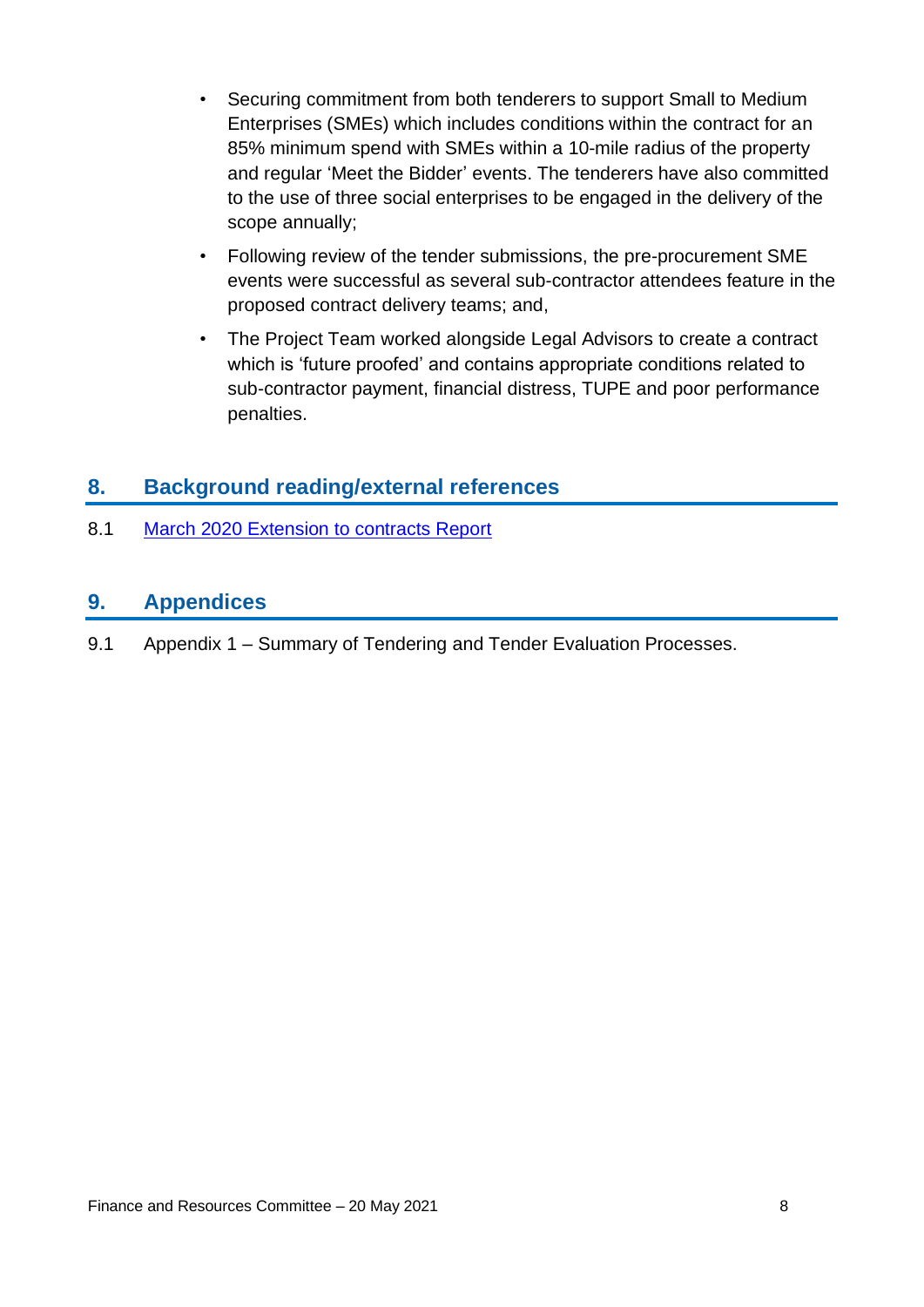### **Appendix 1 – Summary of Tendering and Tender Evaluation Processes**

| <b>Contract</b>                                                        | <b>Hard FM Services Delivery Partners</b>                                                                                                                |                    |  |
|------------------------------------------------------------------------|----------------------------------------------------------------------------------------------------------------------------------------------------------|--------------------|--|
| Contract<br>period<br>(including any<br>extensions)                    | 7 years with the option to extend for 3 years                                                                                                            |                    |  |
| <b>Estimated</b><br><b>Contract Value</b><br>(including<br>extensions) | Up to £180,000,000 subject to the annual budget setting process (over<br>the maximum contract period of 10 years).                                       |                    |  |
| Procurement<br>Route Chosen                                            | Competitive Procedure with Negotiation (Negotiation Period not utilised<br>as felt content of the bids demonstrated best value at initial stage returns) |                    |  |
| <b>Tenders</b><br>Returned                                             | $\overline{7}$                                                                                                                                           |                    |  |
| Name of                                                                | <b>MITIE Technical Facilities Management Ltd</b><br><b>Skanska Construction UK Ltd</b>                                                                   |                    |  |
| Recommended<br>Supplier(s)                                             |                                                                                                                                                          |                    |  |
| Price / Quality<br><b>Split</b>                                        | Price 40%                                                                                                                                                | <b>Quality 60%</b> |  |
|                                                                        | <b>Price</b>                                                                                                                                             | 40%                |  |
| Evaluation<br>criteria and<br>weightings and                           | Mobilisation<br><b>Statutory Compliance, Planned Preventative</b>                                                                                        | 5%                 |  |
| reasons for<br>this approach                                           | Maintenance                                                                                                                                              | 60%                |  |
|                                                                        | <b>Labour Rates and Contract Mark Ups</b>                                                                                                                | 35%                |  |